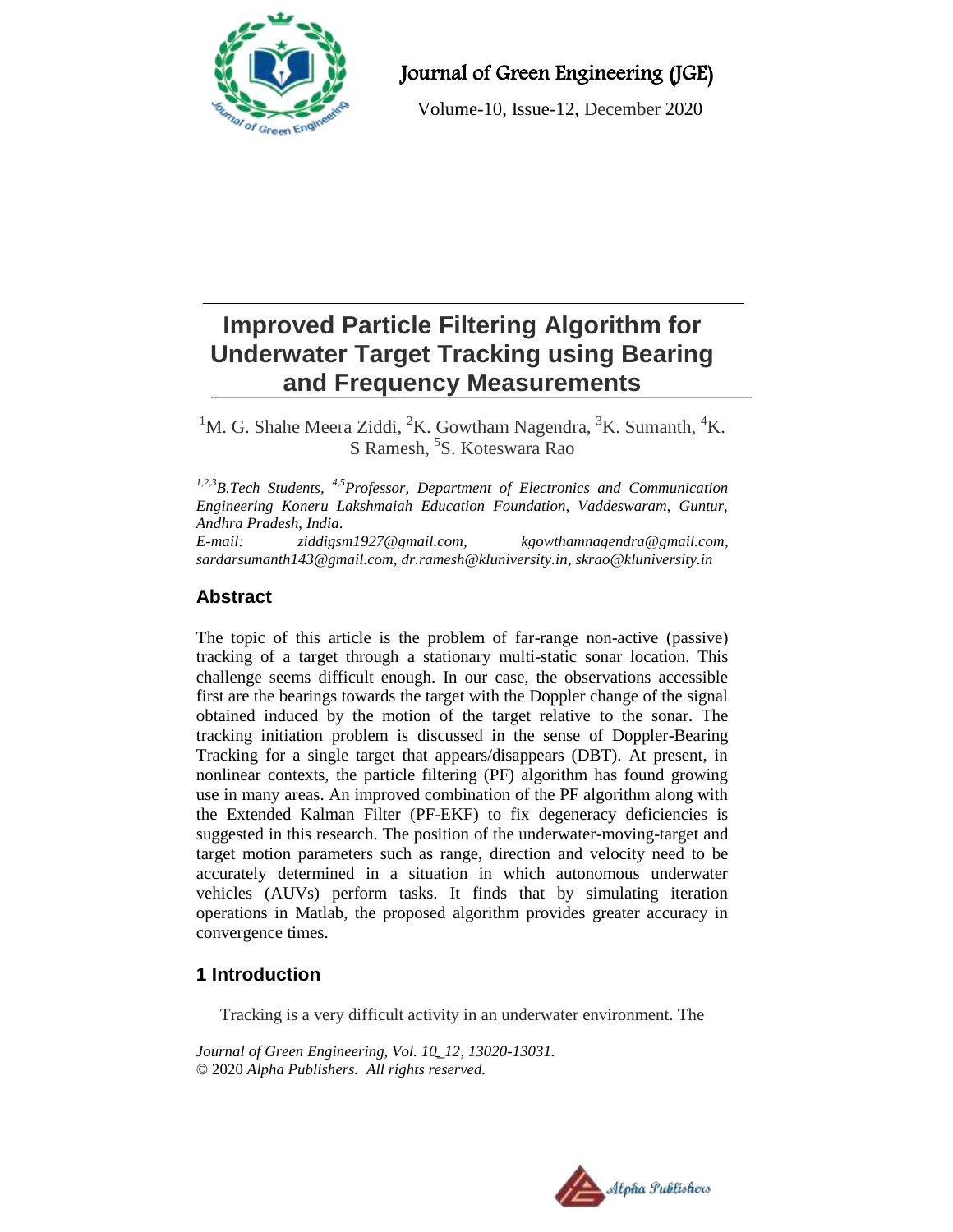active sonar is fitted with an acoustic sensor to obtain the object's approximate direction. Object monitoring is achieved in our research paper via implementation of the PF-EKF algorithm. Active sonar provides the world today with successful airborne warfare. The data obtained by the passive sonar is processed and sent to the submarine via a hull-mounted sensor for further processing of the received signal. The object tracking is carried out with the PF and EKF. The important contribution in this paper is the tracking of an underwater object, as indicated, with simple processing techniques the object can track. Achieving the right coordinates together with no loss of time is an important component here. The Particle Filter(PF) and Extended Kalman Filter are used to achieve this (EKF).

No linear system is explicitly needed for the Kalman Filter (KF) from which the EKF is inherited. The models of transformation and observation may also be non-linear, which is also the case in the atmosphere under water. From the predicted state, we calculate predicted measurements. But as it is a non-linear filtering method, the EKF is not an efficient estimator. In addition to this because of its linearization, if the initial state is incorrect, the filter can diverge rapidly. We combine it with a PF to overcome this problem, which is slightly costly when compared to EKF, but gives better output in return. [3]

Only target motion analysis (TMA) of the two-dimensional bearings is mainly used in the ocean environment. An owner tracks a radiating target's noisy sonar bearings, which are assumed to travel at the same speed. The owner analyzes these measurements and determines target motion parameters, namely the range, direction, bearing, and velocity of the target. The estimate here is nonlinear, which renders the entire mechanism nonlinear. Added to the current, when the bearing readings are taken from a single sensor, the device remains invisible[4-6] until the property performs a correct maneuver. However several techniques for thinning any such scenario with target motion parameters are available. Aidala's modified polar extended Kalman filter, Song and Speyer's modified gain extended Kalman filter (MGEKF), and even the hybrid system method of Walter Grossman are among the active contributions in this field. The TMA approach to a specific case is referred to as bearings-only passive target tracking is that a target's path is determined solely by tracking (BOT).

To determine the position of a point, passive object detection is based solely on observations of signals originating from the target. These signals may be machinery noise from a target and their detection is often seen by an energy spike at a certain bearing above the atmosphere. The energy is typically broadband, but in some cases, the signal spectrum can require few tonals in the same way. As the source emits harmonic components, the harmonic signals may undergo Doppler property shifts, so the frequency measurements are analyzed in order to improve the accuracy of the calculation. A moving object is referred to as Doppler-bearing tracking by using both Doppler changes and bearing angles to inspect a moving object (DBT).

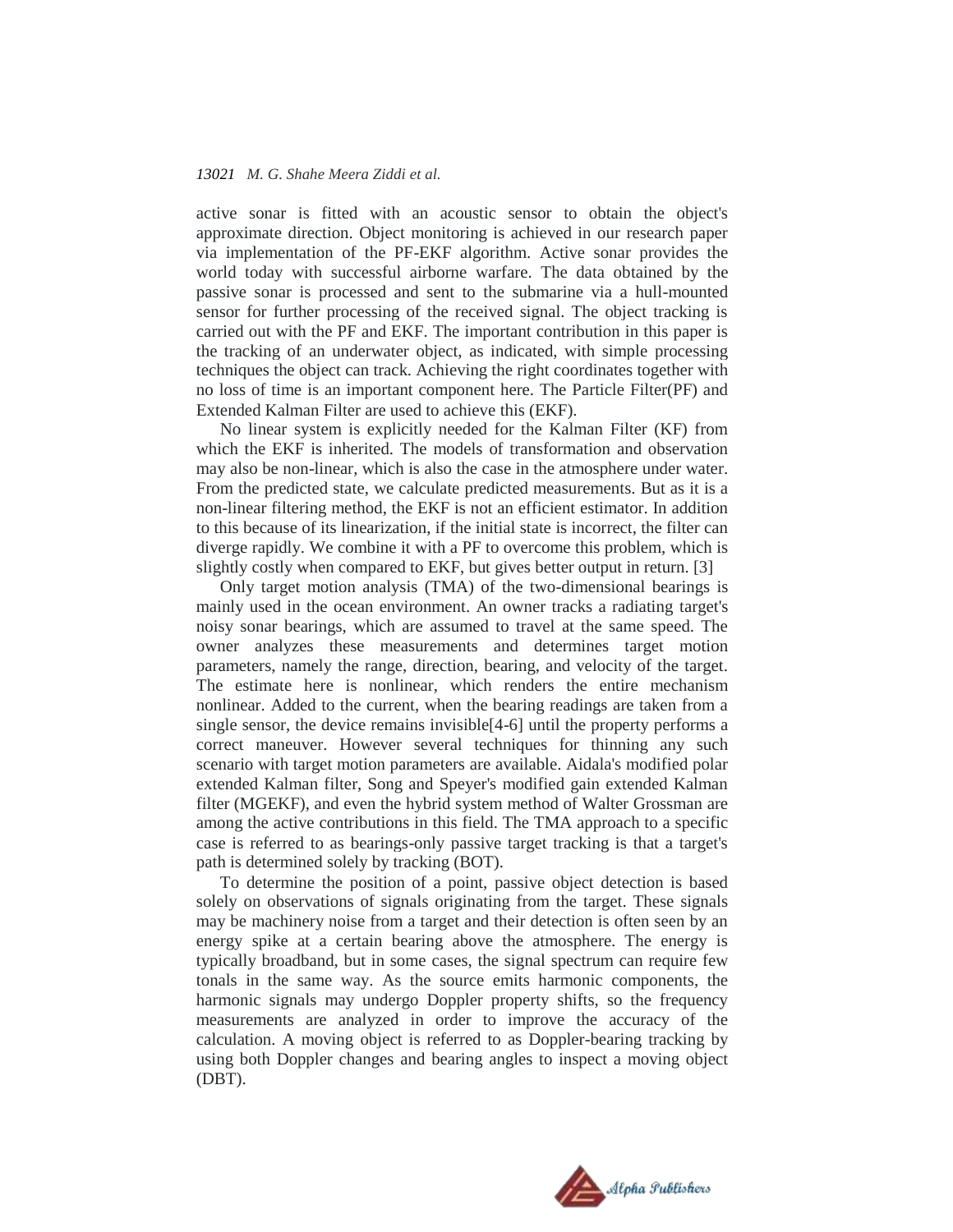*Improved Particle Filtering Algorithm for Underwater Target Tracking using Bearing and Frequency Measurements13022*

DBT's dominance over BOT, i.e. DBT doesn't need ownership to traverse to obtain target motion parameters.

#### **2 Literature Survey**

Kalman filtering is an algorithm in statistics and control theory that applies a series of observations observed for a particular period of time, including factual noise and different mistakes, and generates possibilities of unknown samples that tend to be more authentic than those built on just mathematics alone by computing a joint distribution of probability over each timeframe over the variables. From Rudolf E. Kálmán, the filter takes its name. It is an algorithm that is used when there are linear conditions. But the environment is extremely non-linear in an underwater setting. Under such circumstances, Kalman Filter can not be used as incorrect observations will be given. This is when the Kalman Extended Filter(EKF) enters the picture.

The Extended Kalman Filter (EKF) is the nonlinear version of the evaluation theorem of the Kalman Filter, linearizing the current gauge of mean and covariance. In the nonlinear state evaluation hypothesis of submerged settings, the EKF was used as the norm, taking all the characterized models of improvement into account. In order to linearize a construct around a working point, the EKF adapted calculus methods, including multi-variate Taylor series expansions. If the system model is not known enough or highly non-linear (as mentioned below, Monte Carlo techniques are used for estimation, particularly particle filters. Monte Carlo techniques predate the EKF's existence, but for any reasonably sized statespace they are more computationally intensive.

The definition of particle filtration (PF) is based on the Monte Carlo methods, which use particle sets to indicate the possibilities that can be used in any kind of state space. The central idea is to express its distribution excluding random state cells from the reverse potential. It is a continuous method of model significance (sequential significance model). Simply put, the particle filtration method refers to the process of obtaining the state minimum variant distribution by selecting a set of random samples propagated at the state level to estimate the potential density performance and to replace the entire process with the sample medium.

A group of particles is defined by the samples from the distribution; each sample has a probability weight applied to it that enhances likelihood of the probability density function being sampled from that particle. Particle filters get their prediction in an approximate (statistical way. Weight difference that leads to collapse in weights is an usual issue found in such algorithms; however it can be diminished by inserting a re-sampling process before weights get too irregular. Multiple adaptive resampling parameters are compared to uniform distribution, including weight variance and relative entropy - using these is a choice. In the resampling process, in the vicinity of

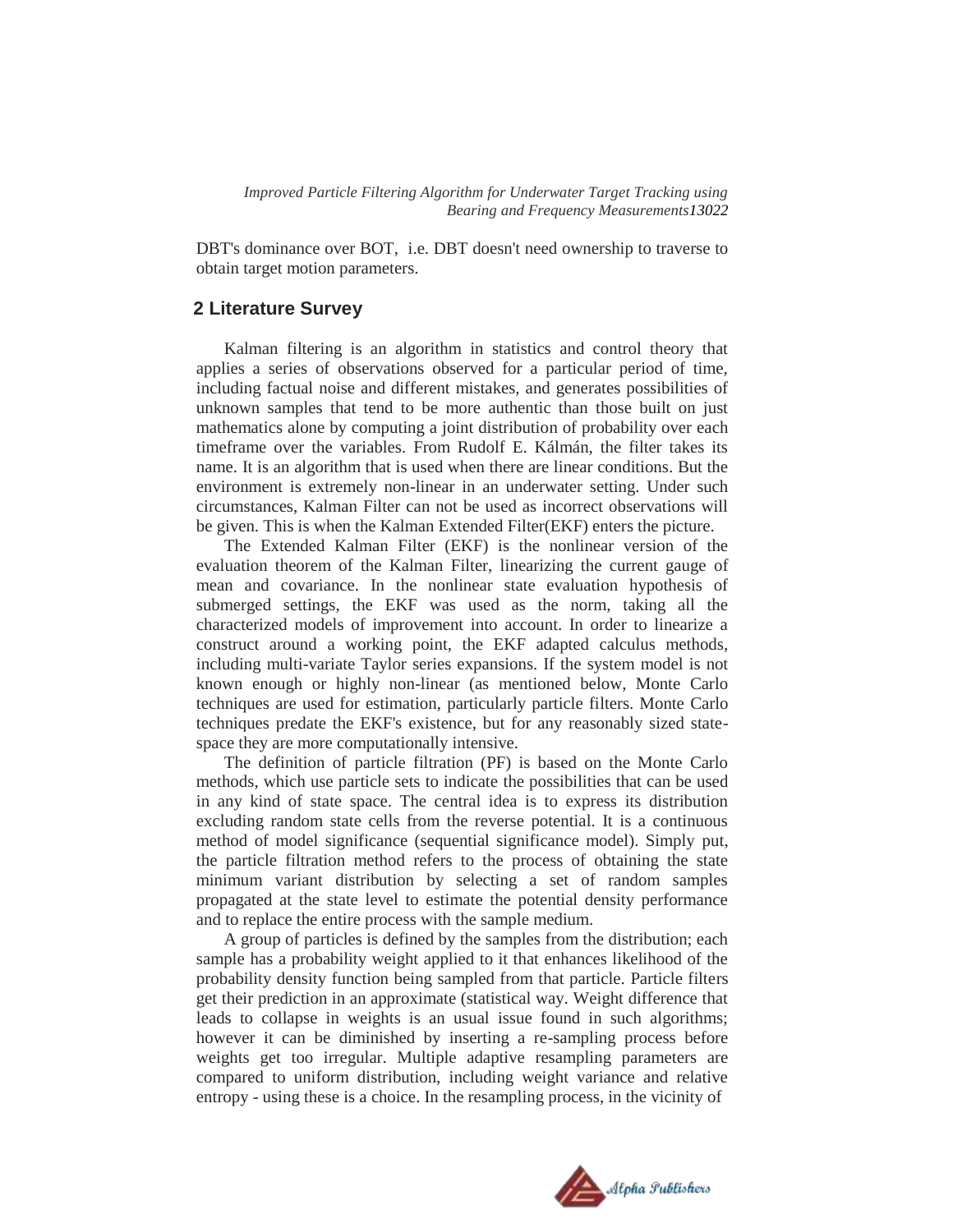the samples with marginal masses are replaced by new samples or particles with heavier weights[5]-[17].

We use both the Extended Kalman Filter (EKF) and the Particle Filter in this article (PF). Both of these are mixed together and EKF is used to obtain precise estimates and observations on each filtered particle.

#### **3 Proposed Methodology**

Usually, Kalman Filter is an algorithm for predicting an object's exact position (object tracking). But this only gives us predictable values in a linear setting. This algorithm fails when a non-linear environment is observed. This is when we come across the Kalman Extended Filter (EKF). This is a new Kalman Filter variant that can track artifacts in a non-linear setting. EKF is the best algorithm to be used as the non-linear setting does not give us Gaussian values. Here the EKF requires no linear functions for models of state change and observation. It could have differential equations instead. But EKF is not an optimal estimator, and this algorithm fails if the order of the equations is above the second order. A new Unscented Kalman Filter in such scenarios (UKF).

In a non-linear environment with the order of equations up to the fifth order, an Unscented Kalman Filter(UKF) may be used. The UKF can not predict an accurate position above these conditions. UKF has a deterministic theory of sampling called Unscented Transformation to achieve a minimum range of sigmaa points called across the mean as sampled points. Mean and the covariance returned by non-linear functions are now passed through them. UKF is more detailed in certain processes and gives us better outcomes. With Monte Carlo's methods, this can be verified. This is used in the Algorithm for Particle Filtering.

The Sequential Monte Carlo (SMC) method is also known as the Particle Filter (PF), an algorithm used in extremely non-linear environments where the differential equations are greater than the seventh order. PF is ideal in such cases. The posterior density function (PDF) of a random process that produces a significant amount of noise is obtained using a collection of particles. We can produce samples from the appropriate distribution in this technique without any prior imagination of the state-space model.

The theory of the particle filter is used to resolve problems with the Hidden Markov model and nonlinear filtering. Mireille Chaleyat-Maurel and Dominique Michel demonstrated in 1984 that there is no selective recursive recursion in the succession of back dispersions of the irregular conditions of the sign provided the perceptions (a.k.a. ideal filter) with the important exemption of linear-Gaussian sign perception models (Kalman filter) or more comprehensive groups of models. Markov Chain Monte Carlo methods (MCMC), ordinary linearization, extended Kalman filters, or determining the best linear system (in the usual cost-blunder sense) do not adjust to enormous

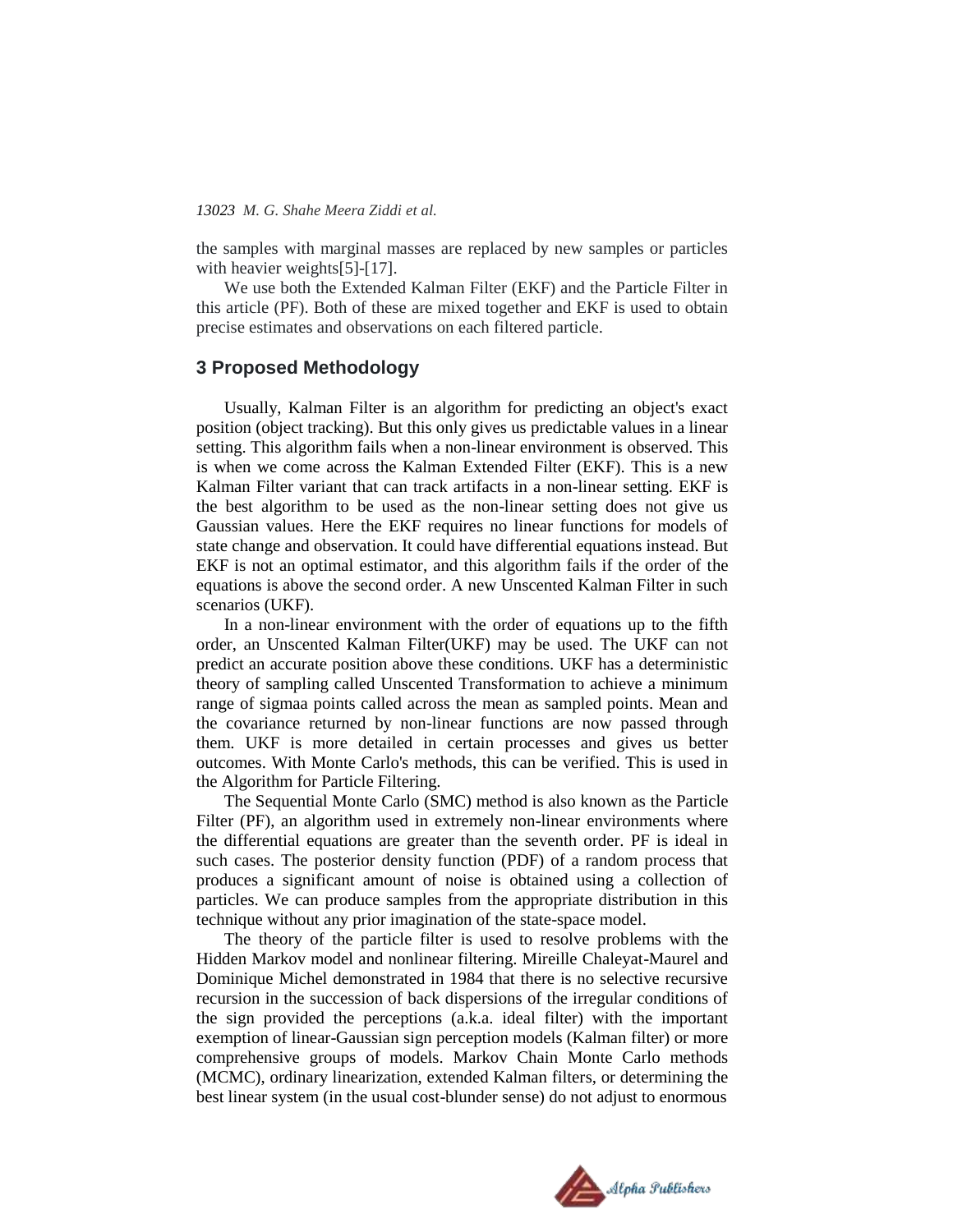scope systems, unstable cycles, or when the nonlinearities are not sufficiently smooth. Different other mathematical strategies based on fixed network approximations.

In order to find the exact position of an AUV, we apply EKF on any particle or sample produced by the Particle Filtering algorithm to bring out the best of both algorithms.

#### **4 Mathematical Modeling**

Equations for state and calculation

The goal is expected to travel at an unbroken pace and along a very linear direction. There are two sorts of measurements available from the measured data collection; namely bearing angle and frequency. The calculated equation of bearing is

**β**  $m_k = \beta_k + \gamma \beta_k$ 

where  $\beta^m$ <sub>k</sub>,  $\beta_k$  and  $\gamma^{\beta}$ <sub>k</sub> are the measured bearing, actual bearing and noise in bearing measure at time instant k, respectively. True bearing is noninheritable as being

$$
\tan \beta_k = R^x{}_k / R^y{}_k
$$

where  $R_{k}^{x}$  and  $R_{k}^{y}$  are elements of the vary x and y. The observer obtains the calculated frequency because of the propagation as follows.

$$
F_k^m = F_k^s * [1 + (v_k^r / c)] + \gamma_k^F
$$

Where F  $_k^m$  and F  $_k^s$  are measured, c and  $\gamma_k^F$  are signal speed propagation speeds

and error in frequency, respectively. Relative rate is expressed by relative velocity

$$
V_k^{\ r} = x_k^{\ r} \ \sin \beta_k + \ y_k^{\ r} \ \cos \beta_k
$$

Where the relative x and y targeted positions with relevant observer are  $x_k^r$  and  $y_k^r$  and is as follows

$$
x_k^r = (x_k^o - x_k^t) \n y_k^r = (y_k^o - y_k^t)
$$

$$
y_k^r = (y_k^o - y_k^t)
$$
  
Equation (3) is rewritten in terms of measured frequency as

 $F_k^m = F_k^s * [1 + (x_k^r \sin \hat{\beta}_k + y_k^r \cos \beta_k / c)] + \gamma_k^F$ 

Therefore,

Measured frequency=Change in frequency + noise

Measurement vector 
$$
(Z^1_k)
$$
 is given as follows

$$
Z_{k}^{1} = [\boldsymbol{\beta}^{m}_{k} \boldsymbol{F}_{k}^{m}]^{T}
$$

where  $\beta^{m}$ <sub>k</sub> is that the measured bearing and the measured frequency is F  $k^m$ . The target's state vector  $x_k^t$ , is

$$
\mathbf{x_k}^t = [\mathbf{x_k}^t \mathbf{y_k}^t \mathbf{R}_k^x \mathbf{R}_k^y \mathbf{F}_k^s \mathbf{I}_T^T
$$

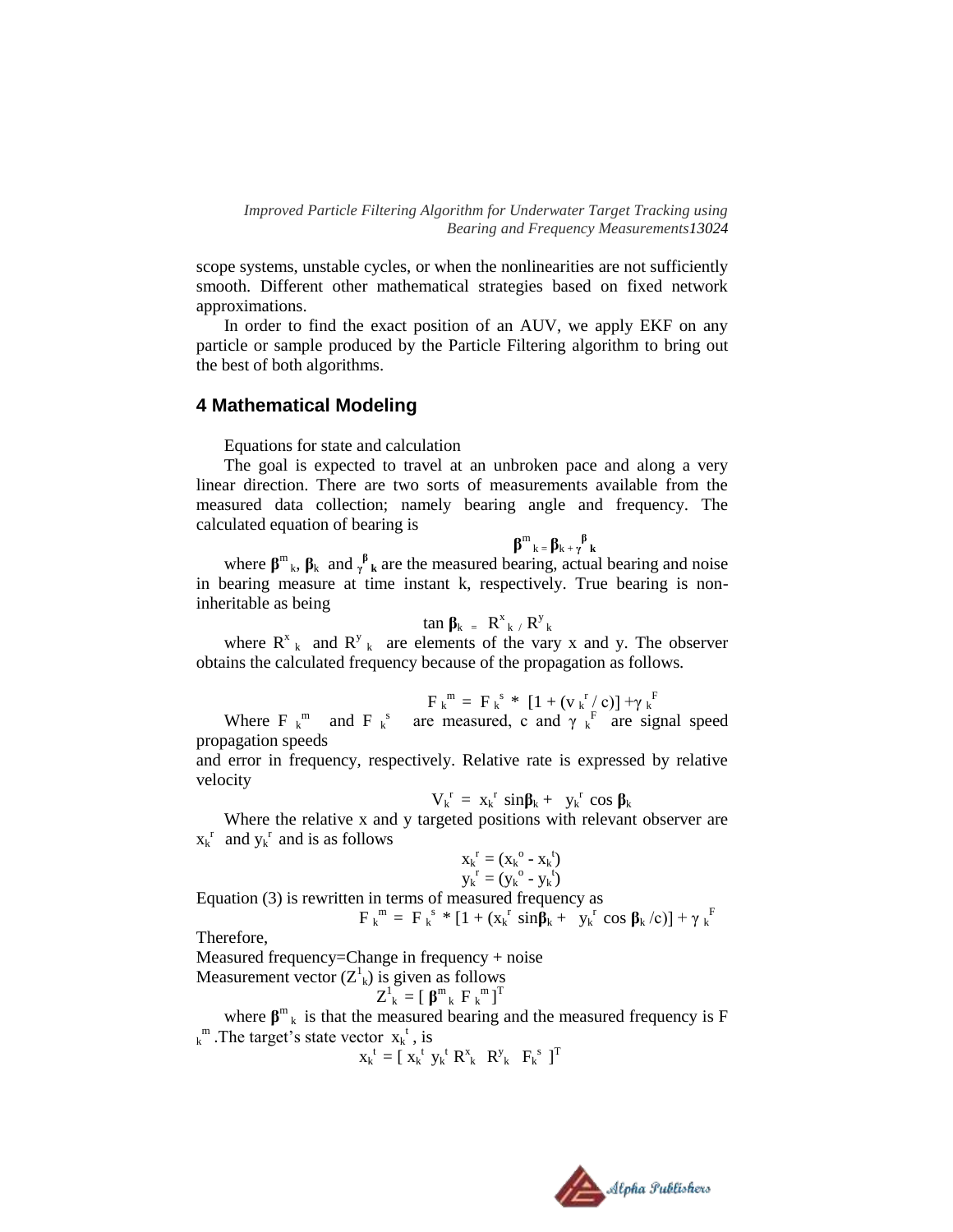where  $x_k^t$  and  $y_k^t$  are x and y target speed parts respectively,  $R_{k}^{x}$  and  $R_{k}^{y}$  are firing range components, and  $F_{k}^{s}$  is the supply frequency. The observer state vector, xko ,is

$$
\bm{\mathrm{x}_{k}}^{\mathrm{o}}=\left[\bm{\mathrm{x}_{k}}^{\mathrm{o}}, \bm{\mathrm{y}_{k}}^{\mathrm{o}}, \bm{\mathrm{x}_{k}}^{\mathrm{o}}, \bm{\mathrm{y}_{k}}^{\mathrm{o}}\right]^{\mathrm{T}}
$$

where  $x_k^{\circ}$  and  $y_k^{\circ}$  are x and y target velocity elements,  $x_k^{\circ}$  and  $y_k^{\circ}$  are the observer's range components.

#### **5 Results and Discussions**

The aim is to evaluate the efficiency of CKF, the desired condition is presumed to occur at the time of the experiment, and thus the measurements are continuously available for any second. In MATLAB program, the algorithm is executed. It is presumed that the scenarios in Table.1 are observational and aim scenarios. The approval conditions for this algorithm's solution are given as: The estimated error in range is about 8% of the original range, the estimated error in course is about 3°, and the estimated speed error is about 1 m/s.

The projections and true goal paths are shown below for scenarios 1 and 2. Figures 1(a) and 2(a), 1(b) and 2(b), 1(c) and 2(c), 1(d) and 2(2) provide a detailed estimate of the target path and error in target motion parameters (speed, range and course) for scenarios 1 and 2 for clarification of this definition (d). The convergence times for the solution obtained are given from the above solution in Table 2.



**Table 1** Observer and Target Scenarios

**Figure 1 (a)** Target-Observer Estimated Path

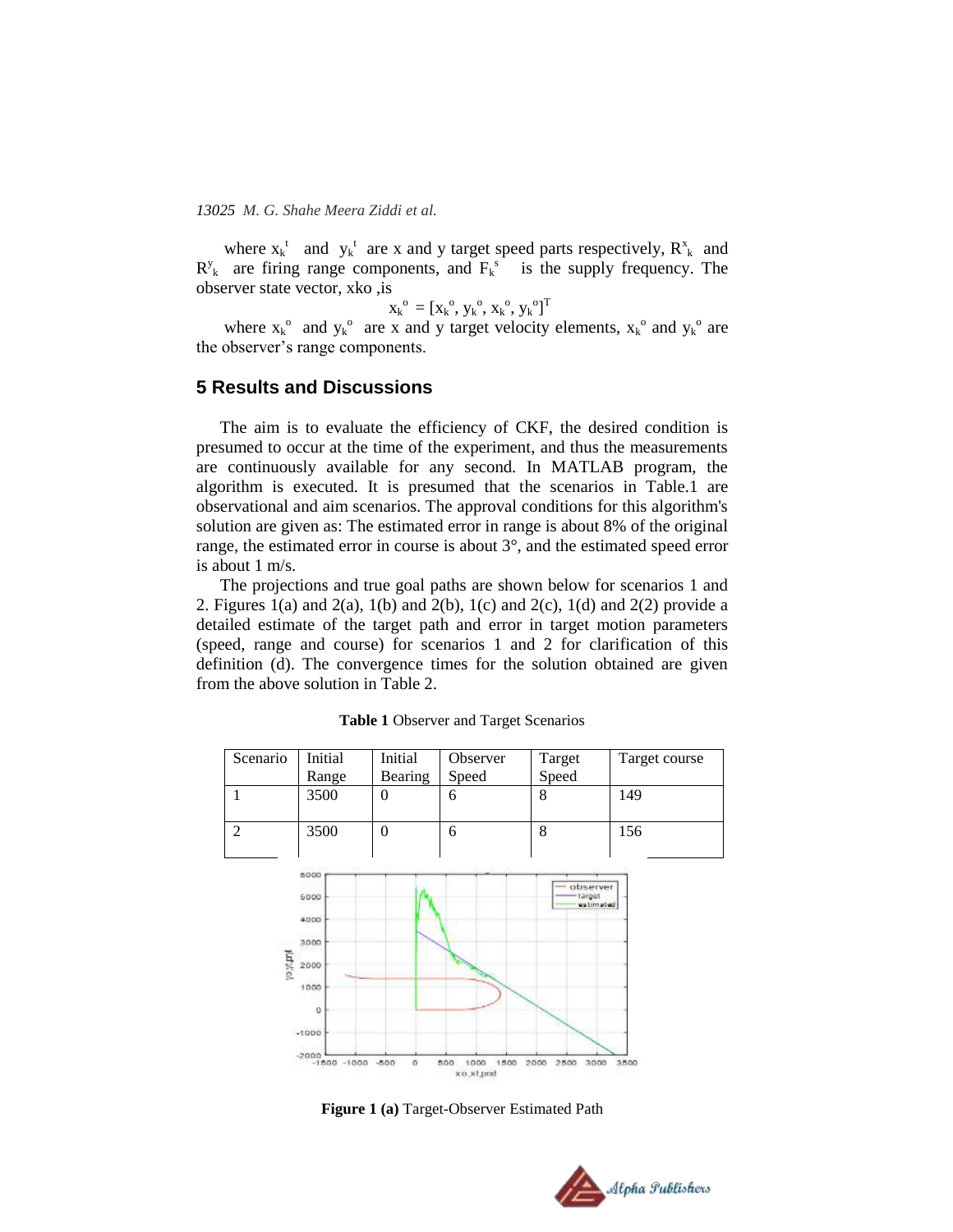*Improved Particle Filtering Algorithm for Underwater Target Tracking using Bearing and Frequency Measurements13026*



**Figure 1 (b)** Error Estimate in Range



**Figure 1 (c)** Error Estimate in Course



**Figure 1 (d)** Error Estimate in Speed **Figure 1** Detailed Estimation of Target Path and Error in Target Motion Parameters for Scenario 1 are given the above Figures

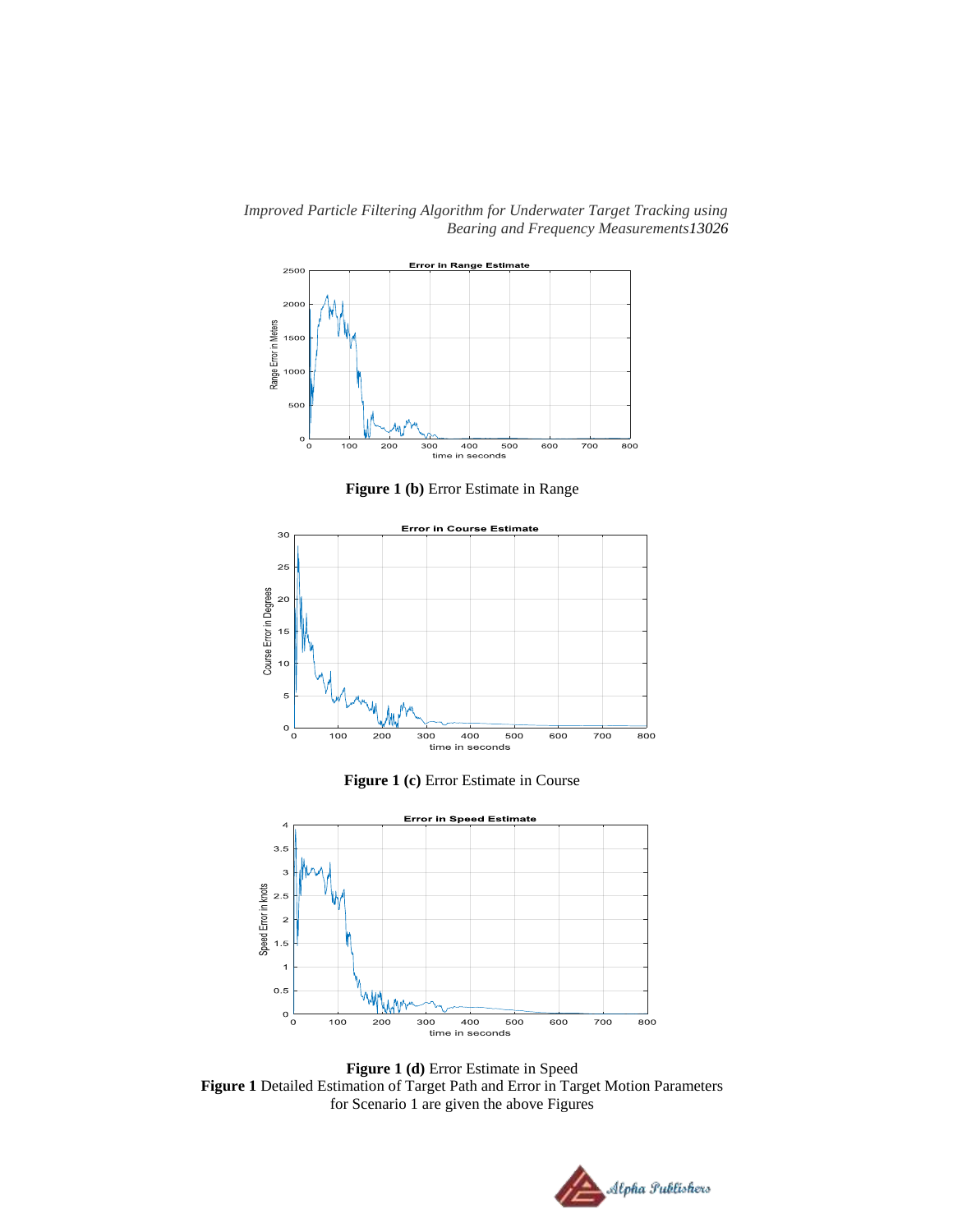| Scenario | Range | Course | Speed | Total<br>solution |
|----------|-------|--------|-------|-------------------|
|          | 317   | 270    | 136   | 317               |
|          | 323   | 320    | 313   | 323               |

**Table 2** Convergence Time for Solution in Seconds



**Figure 2 (A)** Target-Observer Estimated Path



**Figure 2 (B)** Error Estimate in Range

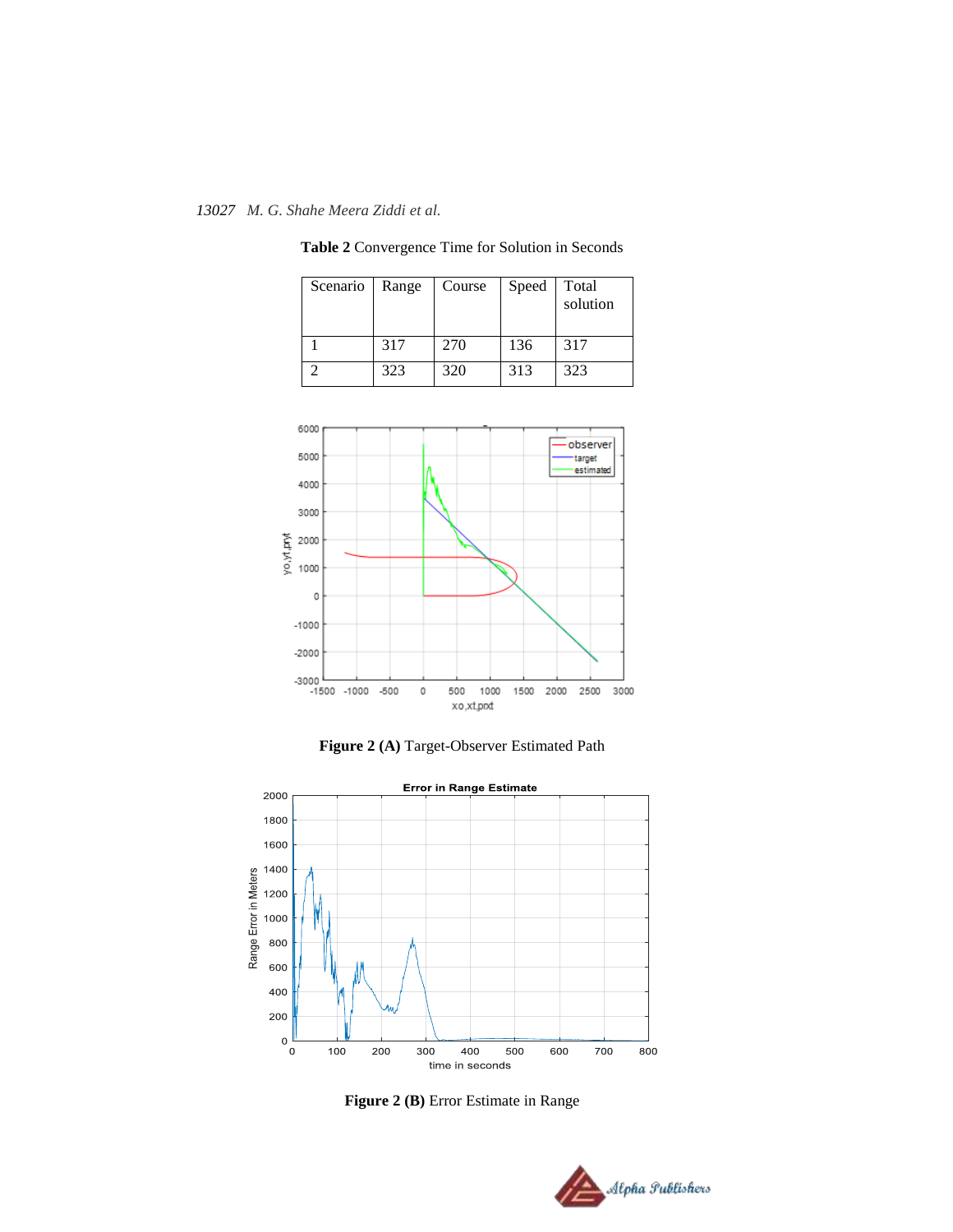*Improved Particle Filtering Algorithm for Underwater Target Tracking using Bearing and Frequency Measurements 13028*



**Figure 2 (C)** Error Estimate in Course



**Figure 2 (C)** Error Estimate in Speed **Figure 2** Detailed Estimation of Target Path and Error in Target Motion Parameters for Scenario 2 are given the above Figures

### **6 Conclusion**

With the growing focus of marine science, complete attention has been drawn to the surveillance of underwater target technologies. Because of the accuracy and difficulty of the deep-water environment, acoustic waves have become the most used technique for tracking underwater targets. The DBPF-EKF algorithm is considered for performance evaluation with regard to the convergence of the solution.

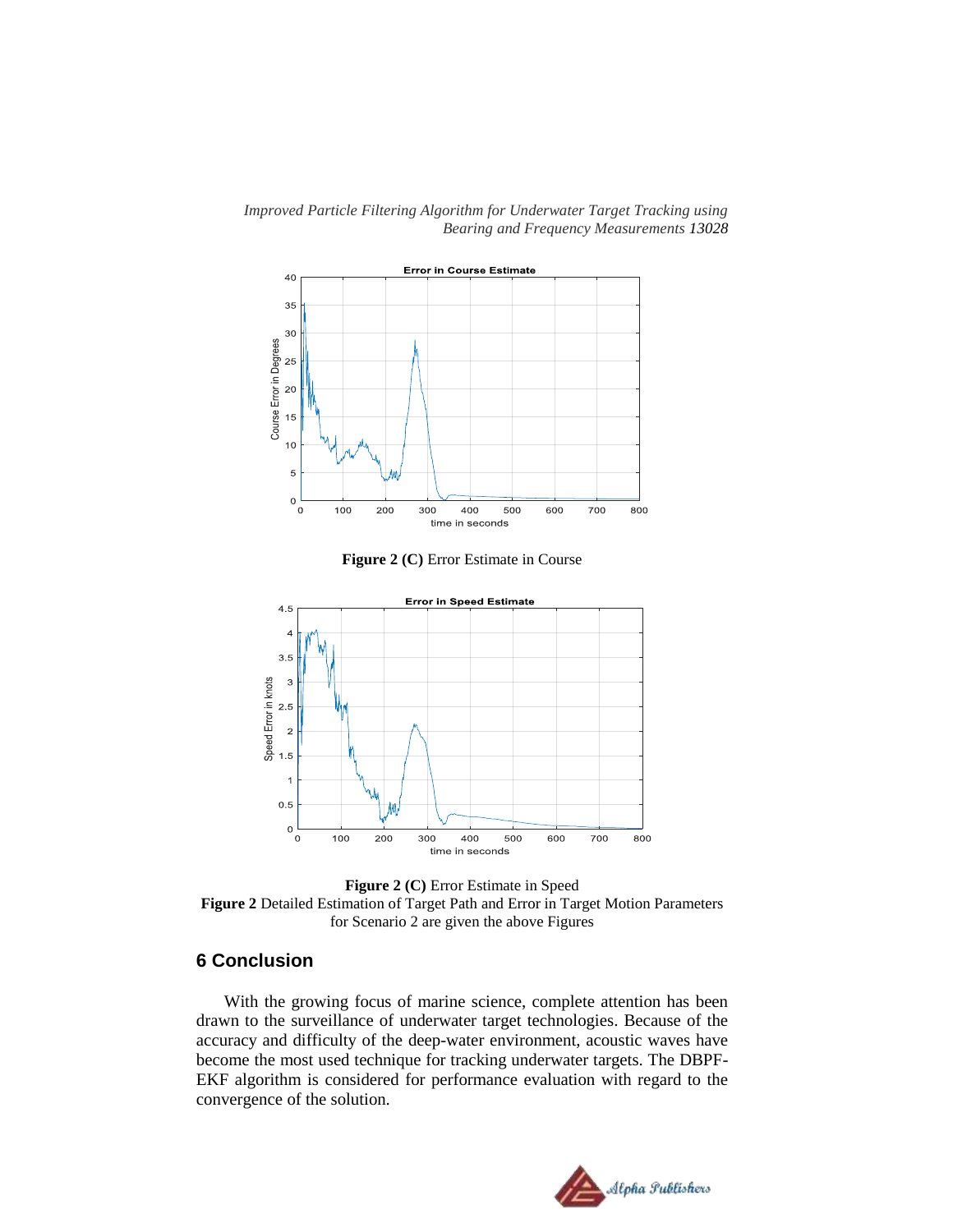#### **Reference**

- [1] L. Badriasl and K. Dogancay. "Three-dimensional target motion analysis using azimuth/elevation angles", IEEE Transactions on Aerospace and Electronic Systems, Vol. 50, no. 4, pp. 3178-3194, 2014.
- [2] Qihu Li. "Digital Sonar Design in Underwater Acoustics", Springer Science and Business Media LLC, 2012.
- [3] G. Isbitiren and O. B. Akan. "Three-Dimensional Underwater Target Tracking With Acoustic Sensor Networks", IEEE Transactions on Vehicular Technology, Vol. 60, no. 8, pp. 3897-3906, 2011.
- [4] Dan Simon. "Optimal State Estimation: Kalman, H and nonlinear Approximations", Wiley, 2006.
- [5] Mahendra Mallick, Vikram Krishnamurthy and Ba-NguVo. "Integrated Tracking, Classification, and Sensor Management", Wiley, 2013.
- [6] Jahan K., KoteswaraRao S., "Extended Kalman filter for bearings-only tracking", International Journal of Engineering and Advanced Technology, Vol. 8, no. 6, pp.637-640, 2019.
- [7] Babu Sree Harsha P., Venkata Ratnam D., "Fuzzy logic-based adaptive extended kalman filter algorithm for GNSS receiver", Defence Science Journal, Vol. 68, no. 6, pp. 560- 565, 2018.
- [8] BrankoRistic, Sanjeev Arulampalam and Neil Gordon. "Beyond the Kalman Filter: Particle Filters for Tracking Applications", 7 Artech House, 2004.
- [9] Omkar Lakshmi Jagan, B., Koteswara Rao, S., "Underwater surveillance in non-Gaussian noisy environment", Measurement and Control, Vol. 53 no. 1-2, pp. 250-261, 2020.
- [10]Buch, J. R., Kakad, Y. P., &Amengonu, Y. H., "Performance Comparison of Extended Kalman Filter and Unscented Kalman Filter for the Control Moment Gyroscope Inverted Pendulum", 25th International Conference on Systems Engineering (ICSEng), 2017.
- [11]IenkaranArasaratnam and Simon Haykin. "Cubature Kalman Filters", IEEE Transactions on Automatic Control, Vol. 54, No. 6, pp.1254-1269, 2009.
- [12]JunhaiLuo, Yanping Chen, Zhiyan Wang, Man Wu, Yang Yang. "Improved Cubature KalmanFilter for Target Tracking in Underwater Wireless Sensor Networks", IEEE 23rd International Conference on Information Fusion, 2020.
- [13]Xu, J., Xu, M., & Zhou, X., "The bearing only target tracking of UUV based on cubature Kalman Filter with noise estimator", 36th Chinese Control Conference (CCC), 2017.
- [14]SyamantakDatta Gupta. "Comparison of Angle-only Filtering Algorithms in 3D Using EKF, UKF, PF, PFF, and Ensemble KF", 18th International Conference on Information Fusion, pp. 6-9, 2015.

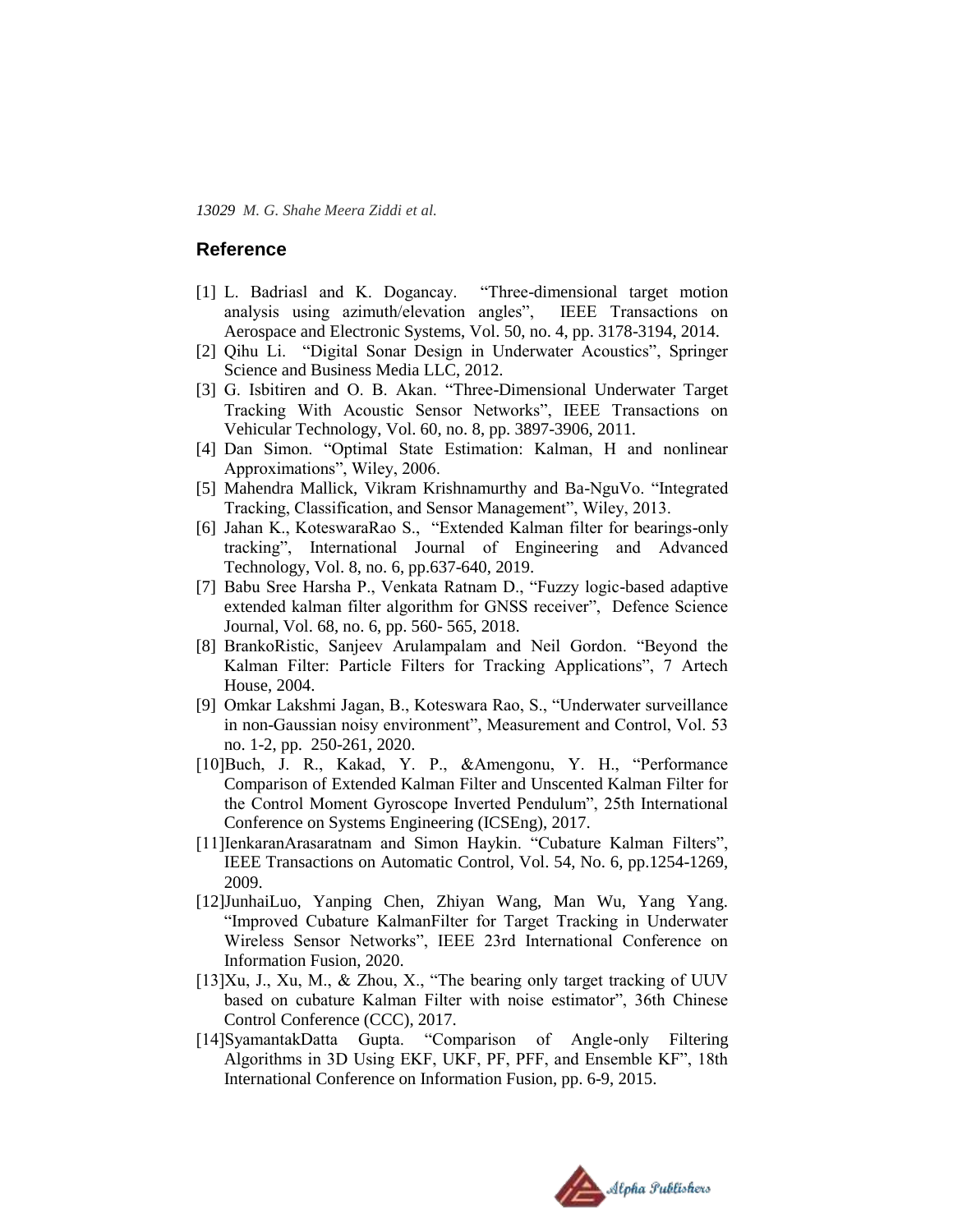*Improved Particle Filtering Algorithm for Underwater Target Tracking using Bearing and Frequency Measurements13030*

- [15]H. Chen, C. Han and F. Lian. "Three-dimensional target motion analysis using angle-only measurements", IEEE International Conference on Signal Processing, Communication and Computing (ICSPCC ), pp. 1-6, 2013.
- [16]Jahan, Kausar; Sanagapallea, Koteswara R., "Fusion of Angle Measurements from Hull Mounted and Towed Array Sensors", Vol. 11, No. 9, 2020.
- [17]Sandeep, L., Koteswara Rao, S., Jahan, K., "Application of PFMGBEKF for bearings-only tracking", International Journal of Innovative Technology and Exploring Engineering, Vol. 8, no. 5, pp. 196–200, 2019.

#### **Biographies**



**Md. Ghouse Shahe Meera Ziddi** pursuing UG Degree (B.Tech) final year in Electronics and Communication Engineering from KL University, Vaddeswaram, Andhra Pradesh, India.



**K. Gowtham Nagendra** pursuing UG Degree (B.Tech) final year in Electronics and Communication Engineering from KL University, Vaddeswaram, Andhra Pradesh, India.



**K. Sumanth** pursuing UG Degree (B.Tech) final year in Electronics and Communication Engineering from KL University, Vaddeswaram, Andhra Pradesh, India.